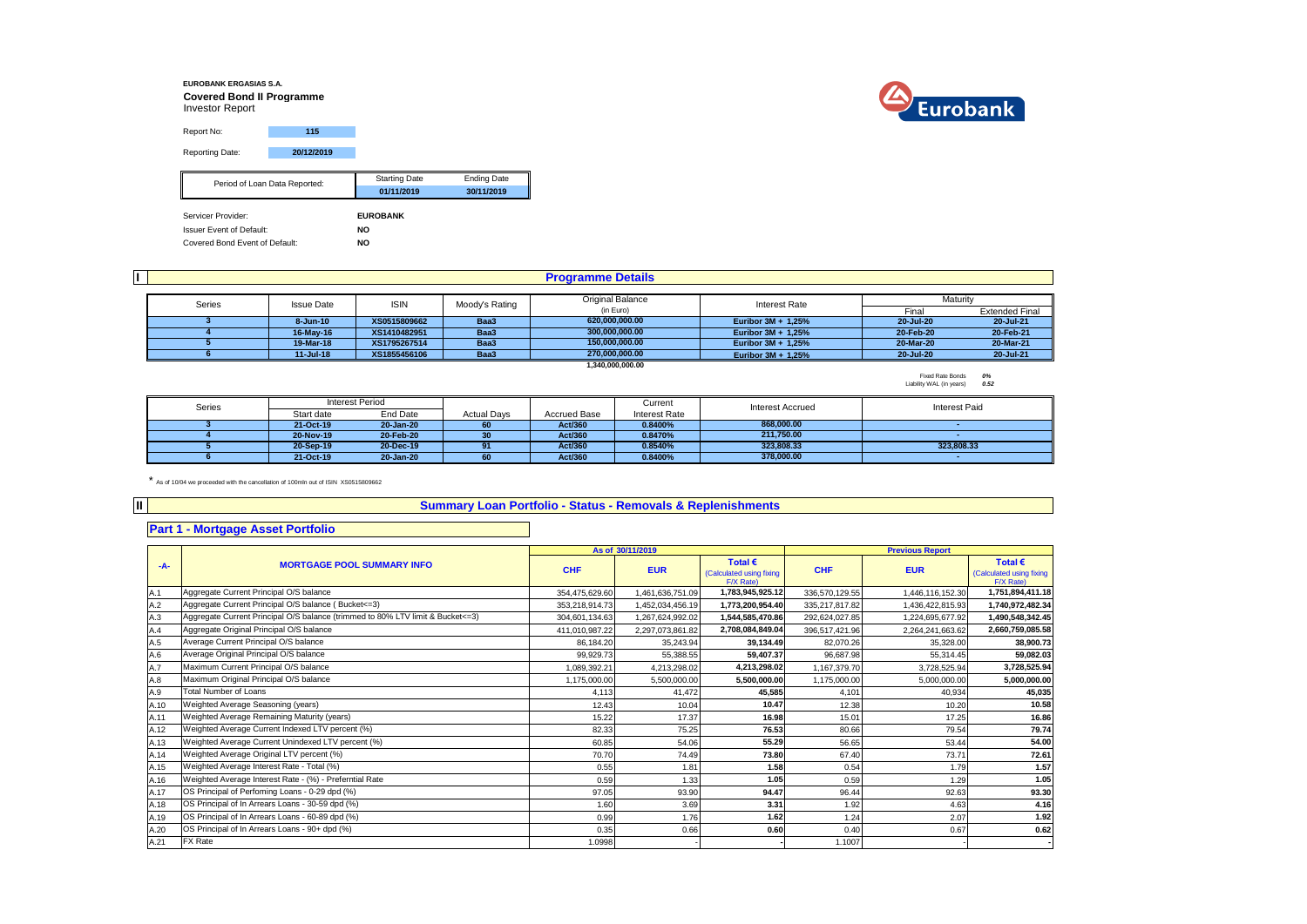|                | <b>Principal Receipts For Performing</b> |                    |               |                    | As of 30/11/2019 |                                              |               |
|----------------|------------------------------------------|--------------------|---------------|--------------------|------------------|----------------------------------------------|---------------|
| -R-            | Or Delinquent / In Arrears Loans         | <b>CHF</b>         |               | <b>EUR</b>         |                  | Total € (Calculated using fixing $F/X$ Rate) |               |
|                |                                          | <b>No Of Loans</b> | <b>Amount</b> | <b>No Of Loans</b> | <b>Amount</b>    | <b>No Of Loans</b>                           | <b>Amount</b> |
| IB.            | Scheduled And Paid Repayments            | 4.847              | 1.173.447.04  | 39.451             | 4.322.641.09     | 44.298                                       | 5.389.605.12  |
| <b>B.2</b>     | <b>Partial Prepayments</b>               |                    | 8.630.86      | 26                 | 188,926.00       |                                              | 196.773.66    |
| B <sub>3</sub> | <b>Whole Prepayments</b>                 |                    | 127.019.56    |                    | 35.260.68        |                                              | 150.754.01    |
| <b>B.4</b>     | Total Principal Receipts (B1+B2+B3)      |                    | 1.309.097.46  |                    | 4.546.827.77     |                                              | 5.737.132.79  |

|       | <b>Non-Principal Receipts For Performing</b>          |                    |               |                    | As of 30/11/2019 |                                                     |               |
|-------|-------------------------------------------------------|--------------------|---------------|--------------------|------------------|-----------------------------------------------------|---------------|
| $-C-$ | Or Delinquent / In Arrears Loans                      | <b>CHF</b>         |               | <b>EUR</b>         |                  | Total $\epsilon$ (Calculated using fixing F/X Rate) |               |
|       |                                                       | <b>No Of Loans</b> | <b>Amount</b> | <b>No Of Loans</b> | <b>Amount</b>    | <b>No Of Loans</b>                                  | <b>Amount</b> |
| C.1   | Interest From Installments                            | 4.019              | 142.810.11    | 39.630             | 1.976.588.46     | 43.649                                              | 2.106.439.44  |
| C.2   | Interest From Overdues                                | 2.037              | 1.256.11      | 17.260             | 12.621.17        | 19.297                                              | 13.763.30     |
| C.3   | Total Interest Receipts (C1+C2)                       |                    | 144.066.22    |                    | 1.989.209.63     |                                                     | 2.120.202.74  |
| C.4   | Levy 128 To Be Paid To Servicer (in case of an Event) |                    |               |                    |                  |                                                     |               |
|       |                                                       |                    |               |                    |                  |                                                     |               |

## **Part 2 - Portfolio Status**

|       |                                               |                    |                |                    | As of 30/11/2019 |                                            |                  |
|-------|-----------------------------------------------|--------------------|----------------|--------------------|------------------|--------------------------------------------|------------------|
| $-A-$ | <b>Portfolio Status</b>                       | <b>CHF</b>         |                | <b>EUR</b>         |                  | Total € (Calculated using fixing F/X Rate) |                  |
|       |                                               | <b>No Of Loans</b> | <b>Amount</b>  | <b>No Of Loans</b> | <b>Amount</b>    | <b>No Of Loans</b>                         | <b>Amount</b>    |
| A.1   | Performing Loans                              | 3.990              | 344.025.748.78 | 38.920             | 1,372,465,864.31 | 42.910                                     | 1,685,273,419.12 |
| A.2   | Delinquent/In Arrears Loans 30 Day To 89 Days | 116                | 9.193.165.95   | 2.251              | 79.568.591.88    | 2,367                                      | 87,927,535.28    |
| A.3   | Totals (A1+ A2)                               | 4.106              | 353.218.914.73 | 41.171             | 1.452.034.456.19 | 45.277                                     | 1,773,200,954.40 |
| A.4   | In Arrears Loans 90 Days To 360 Days          |                    | 1.256.714.87   | 303                | 9,615,301.90     | 310                                        | 10,757,977.72    |
| A.5   | Denounced Loans                               |                    | 0.00           |                    | 0.00             |                                            | 0.00             |
| A.6   | Totals (A4+ A5)                               |                    | 1.256.714.87   | 303                | 9.615.301.90     | 310                                        | 10.757.977.72    |

|            |                                                       |                    |               |                    | As of 30/11/2019 |                                                     |               |
|------------|-------------------------------------------------------|--------------------|---------------|--------------------|------------------|-----------------------------------------------------|---------------|
| $-B-$      | Breakdown of In Arrears Loans Number Of Days Past Due | <b>CHF</b>         |               | <b>EUR</b>         |                  | Total $\epsilon$ (Calculated using fixing F/X Rate) |               |
|            |                                                       | <b>No Of Loans</b> | <b>Amount</b> | <b>No Of Loans</b> | <b>Amount</b>    | <b>No Of Loans</b>                                  | <b>Amount</b> |
| <b>B.1</b> | 30 Days < Installment <= 59 Days                      |                    | 5.687.046.74  | 1.602              | 53.899.619.12    | 1,669                                               | 59,070,601.79 |
| <b>B.2</b> | 60 Days < Installment <= 89 Days                      |                    | 3.506.119.21  | 649                | 25.668.972.76    | 698                                                 | 28.856.933.49 |
| <b>B.3</b> | Total (B1+B2=A4)                                      | 116                | 9.193.165.95  | 2.251              | 79.568.591.88    | 2,367                                               | 87.927.535.28 |
| <b>B.4</b> | 90 Days < Installment <= 119 Days                     |                    | 317.912.17    | 194                | 6.207.194.19     | <b>200</b>                                          | 6,496,257.81  |
| <b>B.5</b> | 120 Days < Installment <= 360 Days                    |                    | 938.802.70    | 109                | 3.408.107.71     |                                                     | 4.261.719.91  |
| <b>B.6</b> | Total (B4+B5=A4)                                      |                    | 1.256.714.87  | 303                | 9.615.301.90     | 310                                                 | 10,757,977.72 |

# **Part 3 - Replenishment Loans - Removed Loans**

|      |                                       |                     |                      |                            | As of 30/11/2019     |                                                   |                      |
|------|---------------------------------------|---------------------|----------------------|----------------------------|----------------------|---------------------------------------------------|----------------------|
| -д-  | <b>Loan Amounts During The Period</b> | <b>CHF</b>          |                      | <b>EUR</b>                 |                      | <b>Total €</b> (Calculated using fixing F/X Rate) |                      |
|      |                                       | Replenishment Loans | <b>Removed Loans</b> | <b>Replenishment Loans</b> | <b>Removed Loans</b> | <b>Replenishment Loans</b>                        | <b>Removed Loans</b> |
| IA.1 | <b>Total Outstanding Balance</b>      | 60.503.048.64       | 33.118.225.02        | 127.301.288.71             | 70.323.138.08        | 182.314.062.52                                    | 100.436.090.45       |
| A.2  | Number of Loans                       | 397                 | 376                  | 2.408                      | 1,831                | 2,805                                             | 2,207                |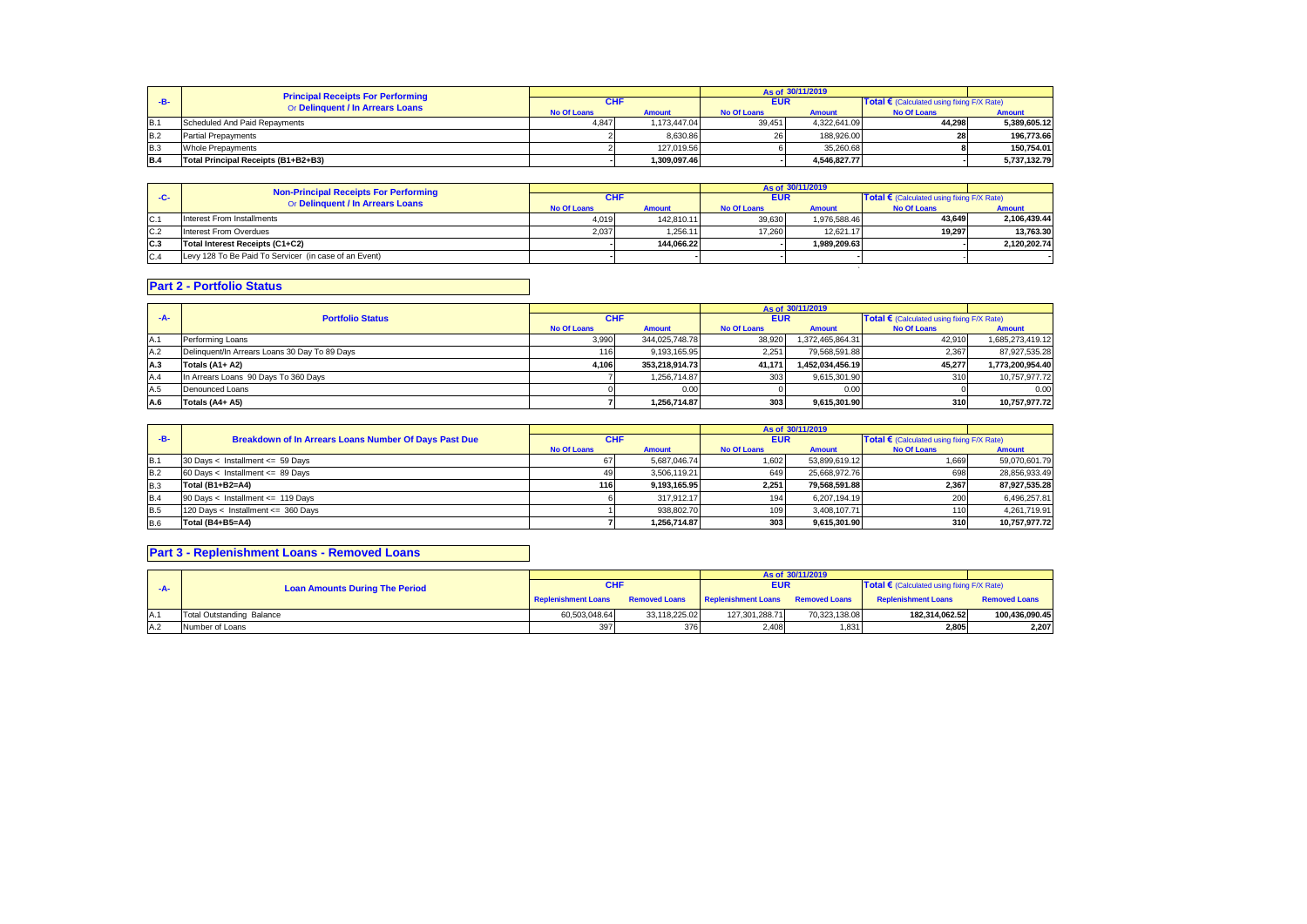| 目<br><b>Statutory Tests</b>                                                                           |                  | as of 30/11/2019 |
|-------------------------------------------------------------------------------------------------------|------------------|------------------|
|                                                                                                       |                  |                  |
| Outstanding Bonds Principal                                                                           | 1,340,000,000.00 |                  |
| Outstanding Accrued Interest on Bonds <sup>1</sup>                                                    | 1,185,275.00     |                  |
| <b>Total Bonds Amount</b>                                                                             | 1,341,185,275.00 |                  |
| Current Outstanding Balance of Loans                                                                  | 1,783,945,925.12 |                  |
| A. Adjusted Outstanding Principal of Loans <sup>2</sup>                                               | 1,544,585,470.86 |                  |
| B. Accrued Interest on Loans                                                                          | 2,861,137.30     |                  |
| C. Outstanding Principal & accrued Interest of Marketable Assets                                      | 0.00             |                  |
| D. Aggregate Amount standing to the Credit of Trans. Account - excl. Commingling Res.                 | 0.00             |                  |
| Z. WAV CB maturity x OS principal amount x Neg. Carry Factor                                          | 3,453,055.56     |                  |
| Nominal Value (A+B+C+D-Z)                                                                             | 1,543,993,552.60 |                  |
| Bonds / Nominal Value Assets Percentage                                                               | 1,442,134,704.30 |                  |
| <b>Nominal Value Test Result</b>                                                                      |                  | <b>Pass</b>      |
| <b>Net Present Value Test</b>                                                                         |                  | Pass             |
| Net Present Value                                                                                     | 1,815,372,104.93 |                  |
| Net Present Value of Liabilities                                                                      | 1,649,473,565.77 |                  |
| Parallel shift +200bps of current interest rate curve                                                 |                  | Pass             |
| Net Present Value                                                                                     | 1,778,881,859.80 |                  |
| Net Present Value of Liabilities                                                                      | 1,644,149,407.14 |                  |
| Parallel shift -200bps of current interest rate curve                                                 |                  | Pass             |
| Net Present Value                                                                                     | 1,935,187,975.74 |                  |
| Net Present Value of Liabilities                                                                      | 1,662,058,122.65 |                  |
| <b>Interest Rate Coverage Test</b>                                                                    |                  | Pass             |
| Interest expected to be received in respect of assets comprised in the Cover Pool during the 1st year | 17, 109, 064.58  |                  |
| Interest due on all series of covered bonds during 1st year                                           | 6,895,745.93     |                  |
| <b>Parameters</b>                                                                                     |                  |                  |
| LTV Cap                                                                                               | 80.00%           |                  |
| Asset Percentage BoG                                                                                  | 95.00%           |                  |
| Asset Percentage <sup>3</sup>                                                                         | 93.00%           |                  |
| Negative carry Margin                                                                                 | 0.50%            |                  |
| Reserve Ledger <sup>4</sup>                                                                           |                  |                  |
| Opening Balance                                                                                       | 5,997,529.68     |                  |
| Required Reserve Amount                                                                               | 5,182,747.16     |                  |
| Amount credited to the account (payment to BoNY)                                                      | 0.00             |                  |
| Available (Outstanding) Reserve Amount t                                                              | 5,997,529.68     |                  |
|                                                                                                       |                  |                  |
|                                                                                                       |                  |                  |

<sup>1</sup> Outstanding Accrued Interest on Bonds as at end date of data's reporting period<br><sup>2</sup> The adjusted Outstanding Principal of Loans is the current Principle Balance adjusted to a maximum of the LTV cap of the indexed prope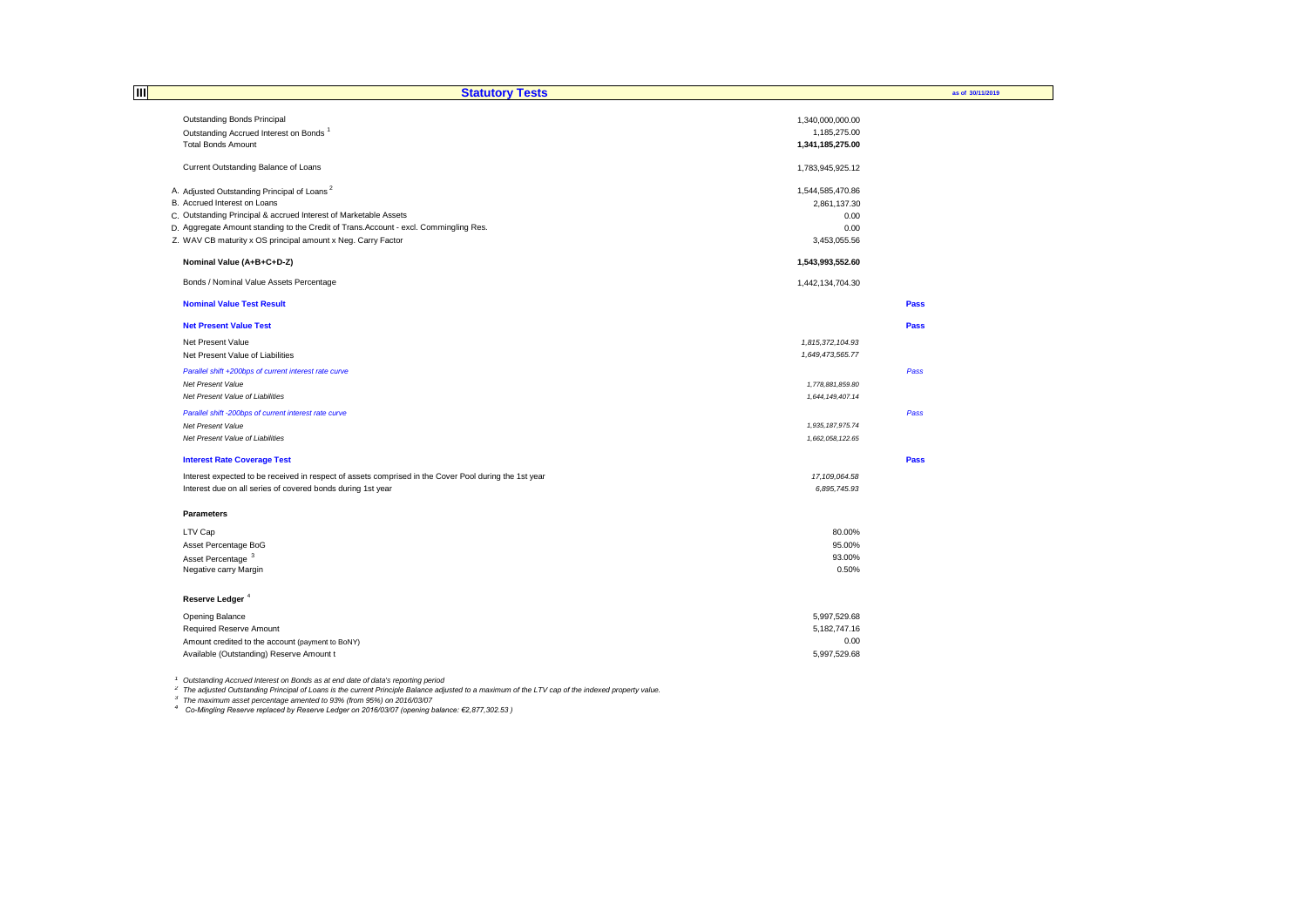**IV**

| <b>Portfolio Stratifications</b>           |                  |                             |                                         |                            |  |  |  |  |  |
|--------------------------------------------|------------------|-----------------------------|-----------------------------------------|----------------------------|--|--|--|--|--|
| <b>LOAN CURRENCY</b>                       |                  |                             |                                         |                            |  |  |  |  |  |
|                                            | Num of Loans     | % of loans                  | OS Principal (in Euro)                  | % of OS Principal          |  |  |  |  |  |
| CHF<br><b>EUR</b>                          | 4,113<br>41,472  | 9.02%<br>90.98%             | 322,309,174.03<br>1,461,636,751.09      | 18.07%<br>81.93%           |  |  |  |  |  |
| <b>Grand Total</b>                         | 45,585           | 100.00%                     | 1,783,945,925.12                        | 100.00%                    |  |  |  |  |  |
| <b>ORIGINAL LOAN AMOUNT</b>                |                  |                             |                                         |                            |  |  |  |  |  |
|                                            | Num of Loans     | % of loans                  | Principal                               | % of Principal             |  |  |  |  |  |
| $0 - 37.500$                               | 22,035           | 48.34%                      | 433,989,715.15                          | 16.03%                     |  |  |  |  |  |
| 37.501 - 75.000<br>75.001 - 100.000        | 11,845<br>4,604  | 25.98%<br>10.10%            | 644,922,434.37<br>406,833,732.95        | 23.81%<br>15.02%           |  |  |  |  |  |
| 100.001 - 150.000                          | 4,146            | 9.10%                       | 515,431,516.87                          | 19.03%                     |  |  |  |  |  |
| 150.001 - 250.000<br>250.001 - 500.000     | 2,229<br>642     | 4.89%<br>1.41%              | 424,217,791.19                          | 15.66%<br>7.76%            |  |  |  |  |  |
| $500.001 +$                                | 84               | 0.18%                       | 210,256,597.17<br>72,433,061.34         | 2.67%                      |  |  |  |  |  |
| <b>Grand Total</b>                         | 45,585           | 100.00%                     | 2,708,084,849.04                        | 100.00%                    |  |  |  |  |  |
| <b>OUTSTANDING LOAN AMOUNT</b>             |                  |                             |                                         |                            |  |  |  |  |  |
|                                            | Num of Loans     | $\overline{\%}$ of loans    | Principal Euro Equiv.                   | % of Principal Euro Equiv. |  |  |  |  |  |
| $0 - 37.500$                               | 30,156           | 66.15%                      | 477,196,425.09                          | 26.75%                     |  |  |  |  |  |
| 37.501 - 75.000<br>75.001 - 100.000        | 9,308<br>2,661   | 20.42%<br>5.84%             | 493,069,638.22<br>229,498,405.56        | 27.64%<br>12.86%           |  |  |  |  |  |
| 100.001 - 150.000                          | 2,058            | 4.51%                       | 248, 364, 384. 47                       | 13.92%                     |  |  |  |  |  |
| 150.001 - 250.000                          | 1,048            | 2.30%                       | 196,633,634.67                          | 11.02%                     |  |  |  |  |  |
| 250.001 - 500.000<br>$500.001 +$           | 301<br>53        | 0.66%<br>0.12%              | 96,946,048.77<br>42,237,388.34          | 5.43%<br>2.37%             |  |  |  |  |  |
| <b>Grand Total</b>                         | 45,585           | 100.00%                     | 1,783,945,925.12                        | 100.00%                    |  |  |  |  |  |
| <b>ORIGINATION DATE</b>                    |                  |                             |                                         |                            |  |  |  |  |  |
|                                            | Num of Loans     | % of loans                  | Principal Euro Equiv.                   | % of Principal Euro Equiv. |  |  |  |  |  |
| 1990-2004                                  | 9,950            | 21.83%                      | 230, 107, 217.30                        | 12.90%                     |  |  |  |  |  |
| 2005<br>2006                               | 3,298<br>4,683   | 7.23%<br>10.27%             | 168,985,852.96<br>264, 158, 040. 46     | 9.47%<br>14.81%            |  |  |  |  |  |
| 2007                                       | 4,085            | 8.96%                       | 240,209,750.07                          | 13.47%                     |  |  |  |  |  |
| 2008                                       | 2,453            | 5.38%                       | 155,446,318.29                          | 8.71%                      |  |  |  |  |  |
| 2009<br>2010                               | 1,445<br>1,505   | 3.17%<br>3.30%              | 79,475,100.91<br>73,351,217.70          | 4.46%<br>4.11%             |  |  |  |  |  |
| 2011                                       | 2,012            | 4.41%                       | 69,040,632.24                           | 3.87%                      |  |  |  |  |  |
| 2012                                       | 2,987            | 6.55%                       | 84,720,331.88                           | 4.75%                      |  |  |  |  |  |
| 2013<br>2014                               | 1,921<br>630     | 4.21%<br>1.38%              | 48,618,551.33<br>13,424,532.47          | 2.73%<br>0.75%             |  |  |  |  |  |
| 2015                                       | 241              | 0.53%                       | 7,365,886.92                            | 0.41%                      |  |  |  |  |  |
| 2016                                       | 5,047            | 11.07%                      | 164,207,742.50                          | 9.20%                      |  |  |  |  |  |
| 2017<br>2018                               | 3,045<br>1,277   | 6.68%<br>2.80%              | 96,578,610.57<br>41,240,837.12          | 5.41%<br>2.31%             |  |  |  |  |  |
| 2019                                       | 1,006            | 2.21%                       | 47,015,302.41                           | 2.64%                      |  |  |  |  |  |
| <b>Grand Total</b>                         | 45,585           | 100.00%                     | 1,783,945,925.12                        | 100.00%                    |  |  |  |  |  |
|                                            |                  |                             |                                         |                            |  |  |  |  |  |
| <b>MATURITY DATE</b>                       |                  |                             |                                         |                            |  |  |  |  |  |
|                                            | Num of Loans     | % of loans                  | Principal Euro Equiv.                   | % of Principal Euro Equiv. |  |  |  |  |  |
| 2016 - 2020<br>2021 - 2025                 | 6,566<br>7,771   | 14.40%<br>17.05%            | 145,851,532.58<br>165,862,918.10        | 8.18%<br>9.30%             |  |  |  |  |  |
| 2026 - 2030                                | 6,867            | 15.06%                      | 204,299,689.73                          | 11.45%                     |  |  |  |  |  |
| 2031 - 2035                                | 5,408            | 11.86%                      | 240,501,685.75                          | 13.48%                     |  |  |  |  |  |
| 2036 - 2040<br>2041 - 2045                 | 5,944<br>5,233   | 13.04%<br>11.48%            | 341, 185, 147. 11<br>269,657,341.12     | 19.13%<br>15.12%           |  |  |  |  |  |
| $2046 +$                                   | 7,796            | 17.10%                      | 416,587,610.73                          | 23.35%                     |  |  |  |  |  |
| <b>Grand Total</b>                         | 45,585           | 100.00%                     | 1,783,945,925.12                        | 100.00%                    |  |  |  |  |  |
| <b>REMAIN. TIME TO MATURITY</b>            |                  |                             |                                         |                            |  |  |  |  |  |
| $0 - 40$ months                            | Num of Loans     | % of loans                  | Principal Euro Equiv.                   | % of Principal Euro Equiv. |  |  |  |  |  |
| 40.01 - 60 months                          | 11,317<br>1,300  | 24.83%<br>2.85%             | 258,290,376.30<br>26,070,943.02         | 14.48%<br>1.46%            |  |  |  |  |  |
| 60.01 - 90 months                          | 3,945            | 8.65%                       | 70,144,034.66                           | 3.93%                      |  |  |  |  |  |
| 90.01 - 120 months                         | 3,173            | 6.96%                       | 104,508,801.46                          | 5.86%                      |  |  |  |  |  |
| 120.01 - 150 months<br>150.01 - 180 months | 2,902<br>2,677   | 6.37%<br>5.87%              | 120,635,010.10<br>113,359,459.32        | 6.76%<br>6.35%             |  |  |  |  |  |
| over 180 months                            | 20,271           | 44.47%                      | 1,090,937,300.26                        | 61.15%                     |  |  |  |  |  |
| <b>Grand Total</b>                         | 45,585           | 100.00%                     | 1,783,945,925.12                        | 100.00%                    |  |  |  |  |  |
| <b>INTEREST RATE</b>                       |                  |                             |                                         |                            |  |  |  |  |  |
|                                            | Num of Loans     | % of loans                  | Principal Euro Equiv.                   | % of Principal Euro Equiv. |  |  |  |  |  |
| $0.00\% - 1.00\%$<br>1.01% - 2.00%         | 14,348<br>12,397 | 31.48%<br>27.20%            | 684, 955, 715.40<br>636,525,712.02      | 38.40%<br>35.68%           |  |  |  |  |  |
| 2.01% - 3.00%                              | 4,240            | 9.30%                       | 158,962,050.85                          | 8.91%                      |  |  |  |  |  |
| 3.01% - 4.00%                              | 5,927            | 13.00%                      | 171,831,680.86                          | 9.63%                      |  |  |  |  |  |
| 4.01% - 5.00%<br>5.01% - 6.00%             | 5,076<br>787     | 11.14%<br>1.73%             | 64,026,427.90<br>22,990,709.44          | 3.59%<br>1.29%             |  |  |  |  |  |
| $6.01\% - 7.00\%$                          | 1,030            | 2.26%                       | 17, 164, 520. 32                        | 0.96%                      |  |  |  |  |  |
| $7.01% +$<br><b>Grand Total</b>            | 1,780<br>45,585  | 3.90%<br>100.00%            | 27,489,108.33<br>1,783,945,925.12       | 1.54%<br>100.00%           |  |  |  |  |  |
|                                            |                  |                             |                                         |                            |  |  |  |  |  |
| <b>CURRENT LTV_Indexed</b>                 | Num of Loans     |                             |                                         | % of Principal Euro Equiv. |  |  |  |  |  |
| $0.00\% - 20.00\%$                         | 10.663           | $\sqrt%$ of loans<br>23.39% | Principal Euro Equiv.<br>111,798,831.69 | 6.27%                      |  |  |  |  |  |
| 20.01% - 30.00%                            | 3,837            | 8.42%                       | 95,510,843.82                           | 5.35%                      |  |  |  |  |  |
| 30.01% - 40.00%                            | 4,042            | 8.87%                       | 125,232,866.57                          | 7.02%<br>7.49%             |  |  |  |  |  |
| 40.01% - 50.00%<br>50.01% - 60.00%         | 3,708<br>3,607   | 8.13%<br>7.91%              | 133,584,389.65<br>147,584,897.13        | 8.27%                      |  |  |  |  |  |
| 60.01% - 70.00%                            | 3,481            | 7.64%                       | 160,381,998.51                          | 8.99%                      |  |  |  |  |  |
| 70.01% - 80.00%                            | 3,042            | 6.67%                       | 160,421,845.28                          | 8.99%                      |  |  |  |  |  |
| 80.01% - 90.00%<br>90.01% - 100.00%        | 2,921<br>2,762   | 6.41%<br>6.06%              | 162,741,214.71<br>165,710,697.60        | 9.12%<br>9.29%             |  |  |  |  |  |
| $100.00\% +$<br><b>Grand Total</b>         | 7,522<br>45,585  | 16.50%<br>100.00%           | 520,978,340.16<br>1,783,945,925.12      | 29.20%<br>100.00%          |  |  |  |  |  |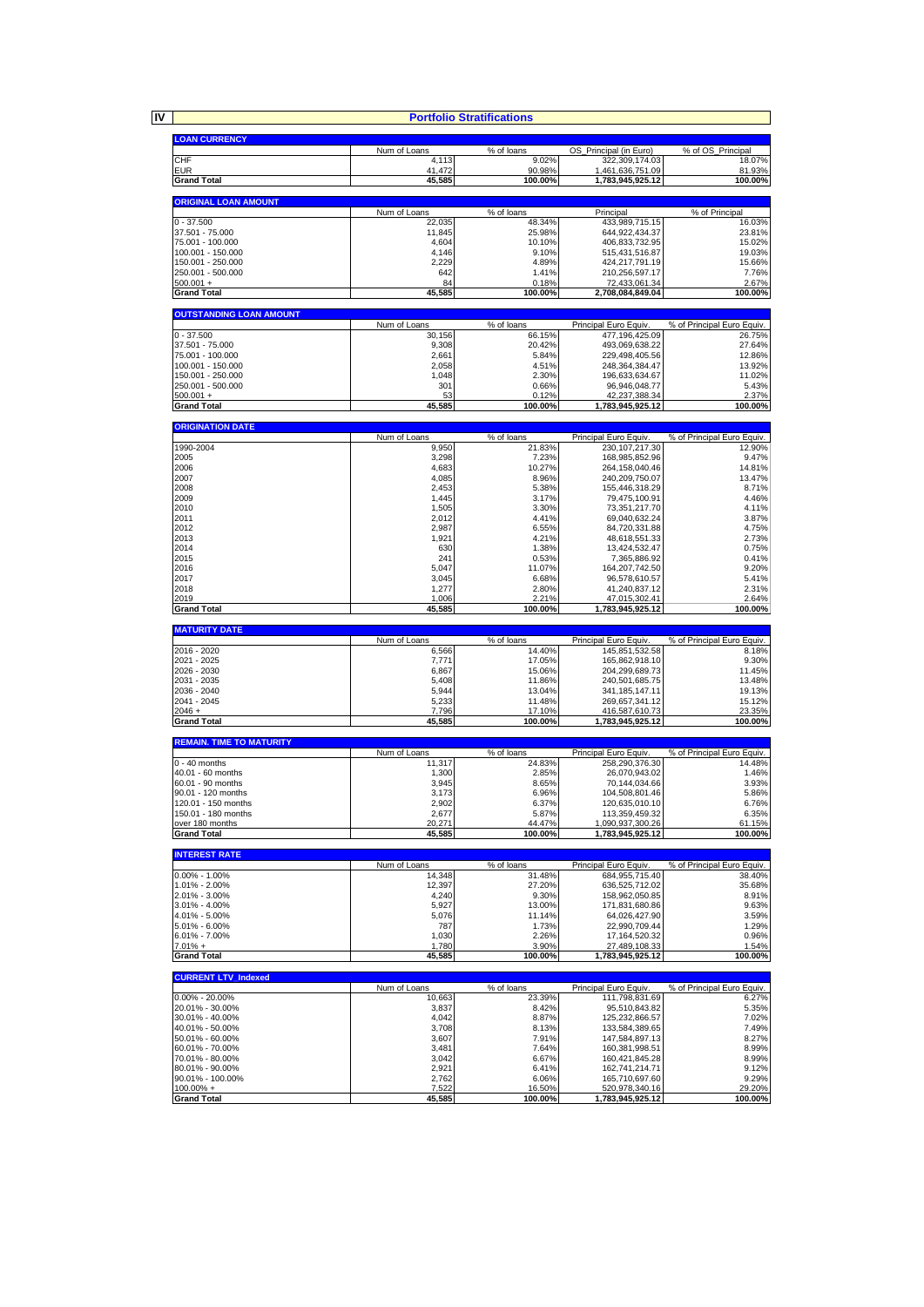| <b>CURRENT LTV_Unindexed</b>                                    |                        |                  |                                        |                            |
|-----------------------------------------------------------------|------------------------|------------------|----------------------------------------|----------------------------|
|                                                                 | Num of Loans           | % of loans       | Principal Euro Equiv.                  | % of Principal Euro Equiv. |
| $0.00\% - 20.00\%$                                              | 12,566                 | 27.57%           | 162,208,576.57                         | 9.09%                      |
| 20.01% - 30.00%<br>30.01% - 40.00%                              | 5,636<br>5,519         | 12.36%<br>12.11% | 159,508,238.21<br>200,793,855.14       | 8.94%<br>11.26%            |
| 40.01% - 50.00%                                                 | 5,060                  | 11.10%           | 217,662,680.78                         | 12.20%                     |
| 50.01% - 60.00%                                                 | 4,637                  | 10.17%           | 240,622,309.12                         | 13.49%                     |
| 60.01% - 70.00%                                                 | 4,894                  | 10.74%           | 285,723,512.84                         | 16.02%                     |
| 70.01% - 80.00%<br>80.01% - 90.00%                              | 4,423<br>1,829         | 9.70%<br>4.01%   | 291,639,730.45<br>131,513,753.58       | 16.35%<br>7.37%            |
| 90.01% - 100.00%                                                | 577                    | 1.27%            | 51,631,009.09                          | 2.89%                      |
| $100.00\% +$                                                    | 444                    | 0.97%            | 42,642,259.34                          | 2.39%                      |
| <b>Grand Total</b>                                              | 45,585                 | 100.00%          | 1,783,945,925.12                       | 100.00%                    |
| <b>ORIGINAL LTV</b>                                             |                        |                  |                                        |                            |
|                                                                 | Num of Loans           | % of loans       | Principal Euro Equiv.                  | % of Principal Euro Equiv. |
| 0.00% - 20.00%                                                  | 4,719                  | 10.35%           | 62,802,121.23                          | 3.52%                      |
| 20.01% - 30.00%<br>30.01% - 40.00%                              | 4,547<br>4,715         | 9.97%<br>10.34%  | 87, 132, 814. 17                       | 4.88%<br>6.73%             |
| 40.01% - 50.00%                                                 | 4,721                  | 10.36%           | 120,068,723.13<br>154,051,347.56       | 8.64%                      |
| 50.01% - 60.00%                                                 | 4,411                  | 9.68%            | 176,941,444.14                         | 9.92%                      |
| 60.01% - 70.00%                                                 | 4,303                  | 9.44%            | 191,423,183.02                         | 10.73%                     |
| 70.01% - 80.00%                                                 | 4,869                  | 10.68%           | 261,534,178.43                         | 14.66%                     |
| 80.01% - 90.00%                                                 | 4,502                  | 9.88%            | 242,052,776.03                         | 13.57%                     |
| 90.01% - 100.00%<br>$100.00\%$ +                                | 3,762<br>5,036         | 8.25%<br>11.05%  | 250,526,470.68<br>237,412,866.73       | 14.04%<br>13.31%           |
| <b>Grand Total</b>                                              | 45,585                 | 100.00%          | 1,783,945,925.12                       | 100.00%                    |
|                                                                 |                        |                  |                                        |                            |
| <b>LOCATION OF PROPERTY</b>                                     |                        | % of loans       |                                        | % of Principal Euro Equiv. |
| Attica                                                          | Num of Loans<br>19,559 | 42.91%           | Principal Euro Equiv<br>933,993,358.82 | 52.36%                     |
| Thessaloniki                                                    | 6,430                  | 14.11%           | 246,828,302.26                         | 13.84%                     |
| Macedonia                                                       | 4,639                  | 10.18%           | 126, 123, 884. 06                      | 7.07%                      |
| Peloponnese                                                     | 3,480                  | 7.63%            | 110,449,573.44                         | 6.19%                      |
| Thessaly                                                        | 3,112                  | 6.83%            | 84,681,309.18                          | 4.75%                      |
| Sterea Ellada                                                   | 2,613                  | 5.73%            | 79, 177, 731. 78                       | 4.44%                      |
| Creta Island<br>Ionian Islands                                  | 1,618<br>698           | 3.55%<br>1.53%   | 56,734,098.79<br>23,452,390.59         | 3.18%<br>1.31%             |
| Thrace                                                          | 962                    | 2.11%            | 30,177,068.42                          | 1.69%                      |
| Epirus                                                          | 1,196                  | 2.62%            | 32, 394, 149. 37                       | 1.82%                      |
| Aegean Islands                                                  | 1,278                  | 2.80%            | 59,934,058.42                          | 3.36%                      |
| <b>Grand Total</b>                                              | 45,585                 | 100.00%          | 1,783,945,925.12                       | 100.00%                    |
| <b>SEASONING</b>                                                |                        |                  |                                        |                            |
|                                                                 | Num of Loans           | % of loans       | Principal Euro Equiv.                  | % of Principal Euro Equiv. |
| $0 - 12$                                                        | 1,121                  | 2.46%            | 51, 132, 803. 21                       | 2.87%                      |
|                                                                 |                        |                  |                                        |                            |
| $12 - 24$                                                       | 1,234                  | 2.71%            | 39,819,216.33                          | 2.23%                      |
| 24 - 36                                                         | 3,306                  | 7.25%            | 106,972,371.98                         | 6.00%                      |
| $36 - 60$<br>$60 - 96$                                          | 4,956                  | 10.87%           | 158,488,511.51                         | 8.88%<br>8.01%             |
| over 96                                                         | 5,457<br>29,511        | 11.97%<br>64.74% | 142,916,739.36<br>1,284,616,282.73     | 72.01%                     |
| <b>Grand Total</b>                                              | 45,585                 | 100.00%          | 1,783,945,925.12                       | 100.00%                    |
|                                                                 |                        |                  |                                        |                            |
| <b>LEGAL LOAN TERM</b>                                          | Num of Loans           | % of loans       | Principal Euro Equiv.                  | % of Principal Euro Equiv. |
| $0 - 5$ years                                                   | 7,280                  | 15.97%           | 230,471,005.11                         | 12.92%                     |
| 5 - 10 years                                                    | 1,102                  | 2.42%            | 11,415,485.68                          | 0.64%                      |
| 10 - 15 years                                                   | 2,808                  | 6.16%            | 47,545,774.87                          | 2.67%                      |
| 15 - 20 years                                                   | 4,683<br>6,505         | 10.27%<br>14.27% | 132,938,525.78                         | 7.45%<br>13.53%            |
| 20 - 25 years<br>25 - 30 years                                  | 9,393                  | 20.61%           | 241,380,939.77<br>402,411,678.89       | 22.56%                     |
| 30 - 35 years                                                   | 5,574                  | 12.23%           | 263,000,960.47                         | 14.74%                     |
| $35$ years $+$                                                  | 8,240                  | 18.08%           | 454,781,554.56                         | 25.49%                     |
| <b>Grand Total</b>                                              | 45,585                 | 100.00%          | 1,783,945,925.12                       | 100.00%                    |
| <b>REAL ESTATE TYPE</b>                                         |                        |                  |                                        |                            |
|                                                                 | Num of Loans           | % of loans       | Principal Euro Equiv                   | % of Principal Euro Equiv. |
| Flats                                                           | 32,903                 | 72.18%           | 1,239,187,773.83                       | 69.46%                     |
| Houses<br><b>Grand Total</b>                                    | 12,682                 | 27.82%           | 544,758,151.30<br>1,783,945,925.12     | 30.54%<br>100.00%          |
|                                                                 | 45,585                 | 100.00%          |                                        |                            |
| <b>LOAN PURPOSE</b>                                             |                        |                  |                                        |                            |
|                                                                 | Num of Loans           | % of loans       | Principal Euro Equiv.                  | % of Principal Euro Equiv. |
| Construction<br>Purchase                                        | 8,383                  | 18.39%           | 328,626,996.25<br>854,041,271.09       | 18.42%<br>47.87%           |
| Repair                                                          | 17,505<br>9,288        | 38.40%<br>20.38% | 372,094,770.62                         | 20.86%                     |
| Construction (re-mortgage)                                      | 131                    | 0.29%            | 7,955,989.31                           | 0.45%                      |
| Purchase (re-mortgage)                                          | 570                    | 1.25%            | 29,393,604.65                          | 1.65%                      |
| Repair (re-mortgage)                                            | 427                    | 0.94%            | 22,447,004.33                          | 1.26%                      |
| <b>Equity Release</b>                                           | 9,281<br>45,585        | 20.36%           | 169,386,288.87                         | 9.50%<br>100.00%           |
| <b>Grand Total</b>                                              |                        | 100.00%          | 1,783,945,925.12                       |                            |
| <b>INTEREST PAYMENT FREQUENCY</b>                               |                        |                  |                                        |                            |
|                                                                 | Num of Loans           | % of loans       | Principal Euro Equiv                   | % of Principal Euro Equiv. |
| FA<br>Balloon                                                   | 36,105<br>9,480        | 79.20%<br>20.80% | 1,493,142,161.60<br>290,803,763.52     | 83.70%<br>16.30%           |
| <b>Grand Total</b>                                              | 45,585                 | 100.00%          | 1,783,945,925.12                       | 100.00%                    |
|                                                                 |                        |                  |                                        |                            |
| <b>INTEREST RATE TYPE</b>                                       | Num of Loans           | % of loans       | Principal Euro Equiv.                  | % of Principal Euro Equiv. |
| Floating                                                        | 42,905                 | 94.12%           | 1,706,729,921.61                       | 95.67%                     |
| <b>Fixed Converting to Floating</b><br><b>Fixed to Maturity</b> | 2,487<br>193           | 5.46%<br>0.42%   | 75,170,147.71<br>2,045,855.80          | 4.21%<br>0.11%             |

Fixed rate assets *4.33%*